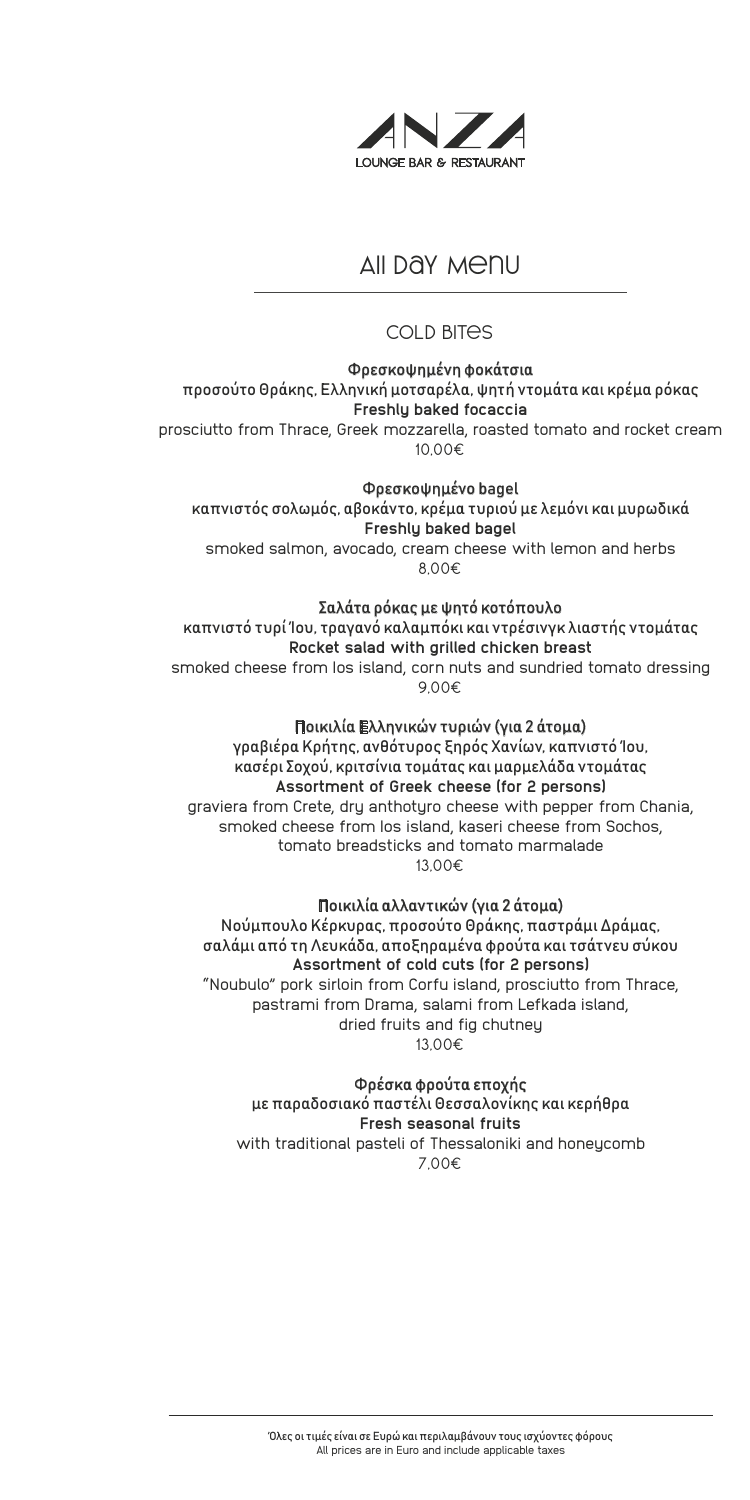

## WARM **BITES**

# Δυο αβγά της επιλογής σας

και επιλογή απο μπέικον χοιρινό, μπέικον γαλοπούλας, μανιτάρια, πατάτες baby ή χωριάτικα λουκάνικα **Two eggs any style** and choice of pork bacon, turkey bacon, mushrooms, baby potatoes or village sausages 6,00€

#### Στραπατσάδα

καβουρμάς Θράκης ,τυρί φέτα, φρέσκια σάλτσα ντομάτας και ρίγανη **"Strapatsada" scrambled eggs** Kavourma from Trhace, feta cheese, fresh tomato sauce and oregano

7,00€

#### Τάρτα Mανιταριών

αυγό ποσέ, κρέμα μανιταριών και σχοινόπρασο **Mushroom Tart** poached egg, mushroom cream and chives 8,00€

#### Ελληνικά fish tacos

καπνιστή σαρδέλα, τσάτνει κρεμμυδιού και μαύρο ταραμά **Greek style "fish tacos"** smoked sardines, onion chutney and black fish roe egg spread 12,00€

#### Club sandwich

κοτόπουλο στη σχάρα, ομελέτα, μαρμελάδα μπέικον, μαρούλι iceberg, μαγιονέζα λιαστής ντομάτας και χειροποίητες τηγανητές πατάτες **Club Sandwich** grilled chicken, omelet, bacon marmalade, lettuce, sun-dried tomato mayonnaise and homemade fried potatoes

13,00€

Burger απο μοσχαρίσιο κιμά

παλαιωμένη gouda 1000 ημερών, μαρμελάδα μπέικον, iceberg, μαγιονέζα τρούφας και χειροποίητες τηγανητές πατάτες **Beef burger**

1000-days aged gouda cheese, lettuce, bacon marmalade, iceberg, truffle mayonnaise and homemade fried potatoes 15,00€

## Vegan Bao Bun Burger

πέστο λιαστής ντομάτας, chutney κρεμμυδιού, iceberg, λάδι λευκής τρούφας και χειροποίητες τηγανητές πατάτες **Vegan Bao Bun Burger** sundried tomato pesto, onion chutney, iceberg,

white truffle oil and homemade fried potatoes 8,00€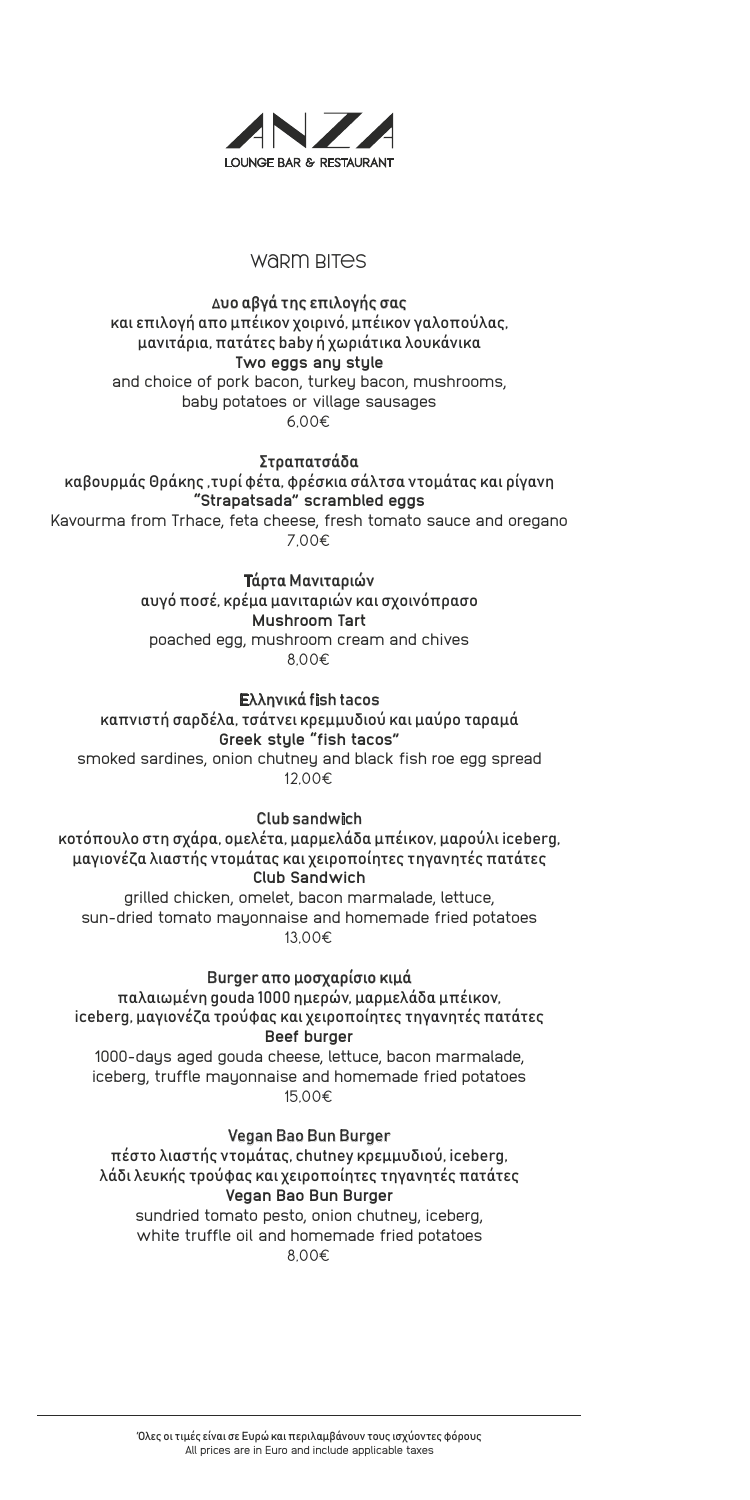

# wines BY THE GI ASS

## ΣΑΜΠΑΝΙΕΣ & ΑΦΡΩΔΗ / CHAMPAGNES & SPARKLING

**Moët & Chandon Brut 200ml** 25,00€

## Amalia Brut, Κτήμα Τσέλεπου

Mοσχοφίλερο / ΠΓΕ Αρκαδία **Amalia Brut, Tselepos Estate NV**  Moschofilero / P.G.I. Arcadia 7,00€

## ΛΕΥΚΑ / WHITE

#### Single Vineyard, Κτήμα Αρβανιτίδη

Μαλαγουζιά / ΠΓΕ Θεσσαλονίκη **Single Vineyard, Arvanitidis Estate**  Malagouzia / P.G.I. Thessaloniki 6,00€

#### Μονόλιθος, Κτήμα Μπαϊρακτάρη

Μαλαγουζιά, Ασύρτικο, Μοσχάτο/ ΠΓΕ Πελοπόννησος **Monolithos, Bairaktaris Estate** Malagouzia, Asyrtiko, Muscat / P.G.I. Peloponnese 6,00€

#### Olvios, Οινοποιείο Αμπέλου Χώρα

Μαλαγουζιά, Viogner / ΠΓΕ Χαλκιδική **Olvios, Ampelou Chora Winery** Malagouzia, Viogner / P.G.I. Halkidiki 6,00€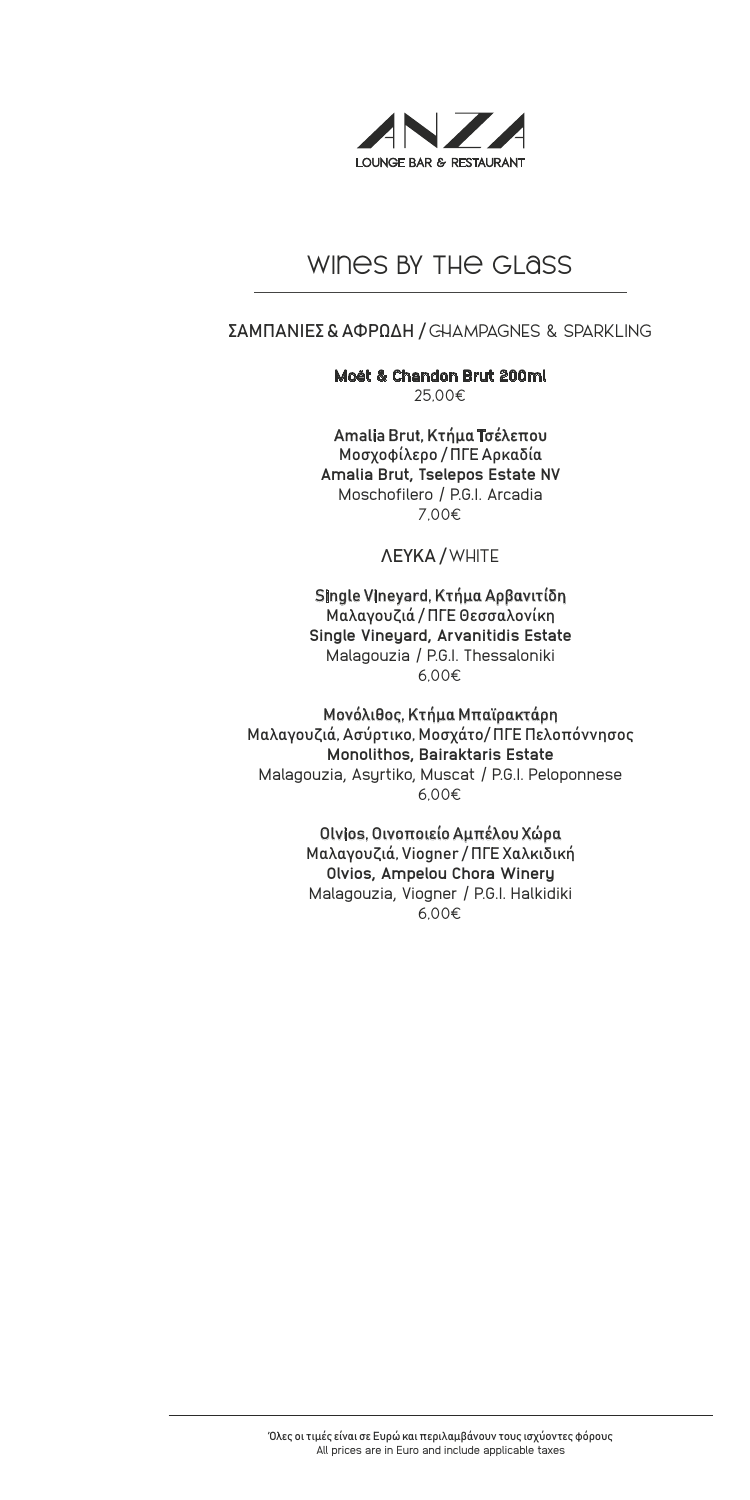

# ΚΡΑΣΙ ΣΕ ΠΟΤΗΡΙ WINES BY THE GLASS

# ΡΟΖΕ / ROSÉ

For Kings, Οινοποιείο Αμπέλου Χώρα Ξινόμαυρο και Βερτζαμί / ΠΓΕ Χαλκιδική **For Kings, Ampelou Chora Winery**  Xinomavro, Vertzami,/ P.G.I. Halkidiki 6,00€

## Μικρή Κιβωτός, Κτήμα Λαντίδη

Μοσχοφίλερο / ΠΓΕ Πελοπόννησος **Little Ark, Lantides Winery**  Moschofilero / P.G.I. Peloponnese 6,00€

## ΕΡΥΘΡΑ / RED

## Ξινόμαυρο, Κτήμα Αρβανιτίδη

ΠΓΕ Θεσσαλονίκη **Xinomavro, Arvanitidis Estate** PG.I. Thessaloniki 6,00€

#### Νεμέα Μονόλιθος, Κτήμα Μπαϊρακτάρη

Αγιωργίτικο / ΠΟΠ Νεμέα **Nemea Monolithos, Bairaktaris Estate**  Agiorgitiko / P.D.O. Nemea 7,00€

## Νεμέα, Κτήμα Αθανασίου

Αγιωργίτικο / ΠΟΠ Νεμέα **Nemea, Athanasiou Winery** Agiorgitiko / P.D.O. Nemea 6,00€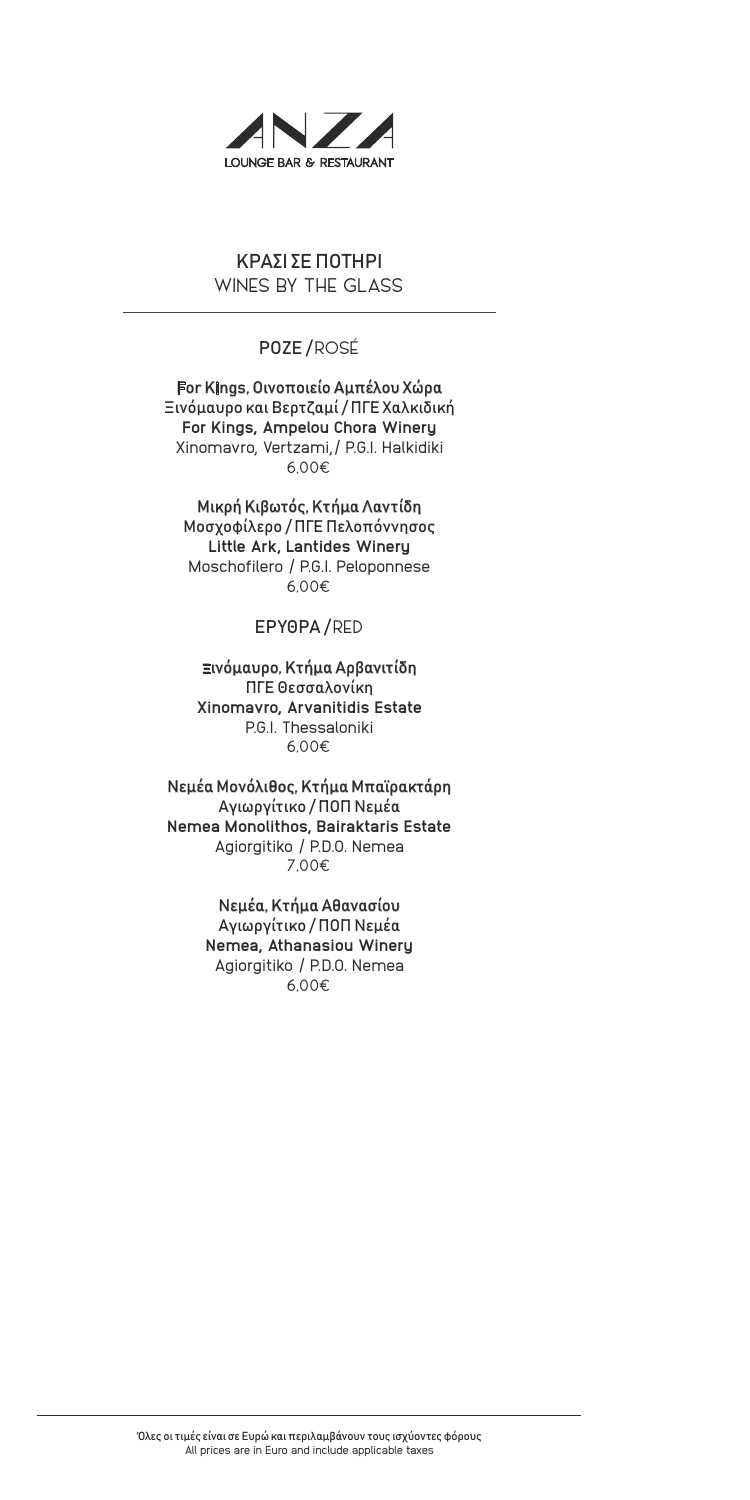

# Vanoro Signature Masterpieces

#### **MediterrAnza**

Gin Mare, sugar, fresh lemon, basil 12,00€

**Vanoro Passion Nights** Angostura reserva rum, Zacapa 23y.o. rum, passion fruit, pineapple, fresh lime, sugar, soda water 12,00€

**La Mare de la Terra**

Beluga vodka, Dinapoja vanilla, chai matcha, sugar, fresh lime 12,00€

**Gentleman's Desire** Gentleman Jack, Dinapoja honey, fresh lemon, saline 12,00€

#### **Spicy Velvet**

 Olmeca Altos tequila blanco, Dinapoja vanilla, Dinapoja citrus & chilly, sugar, fresh lime, egg white 12,00€

**Jack-o'-Lantern Cinnamon Crush**

Anza's pumpkin infused whiskey, fresh lemon, maple, sugar, ginger 12,00€

**Anza "Meets" Bloody Mary** Snow Crab vodka, Anza's tomato & vegie blend, fleur de sel, cayenne pepper, fresh lemon, Worcestershire sauce, tobacco drops 12,00€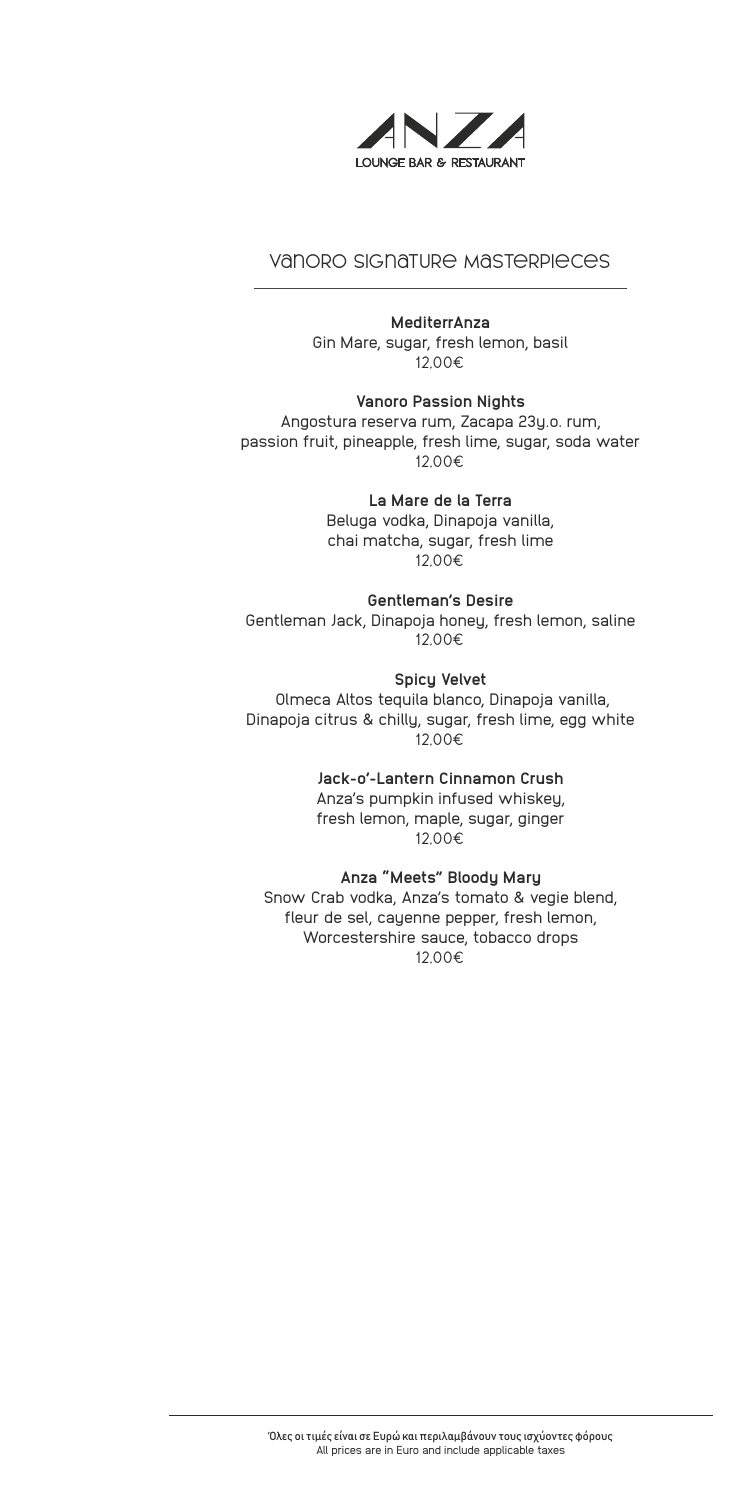

# Vanoro Signature Nonalcoholic

**The Ginger Pear** Pear, green apple, Dinapoja honey, fresh lime, ginger beer 8,00€

> **Pumpkin Pie Spice** Pumpkin, apple, falernum 8,00€

**Bitter Lemon Note** Bitter amaro, fresh lemon, elderflower tonic 8,00€

**Choco"mate"** Chocolate, Caribbean, spicy mango & chilli, tonic water 8,00€

## Vanoro Dessert Cocktails

**Dulce Cinco de Mayo** Olmeca Altos tequila reposado, Remy Martin cognac, triple sec, fresh lime 14,00€

> **A Squirrel in Anza** Frangelico, crème de cacao, heavy cream 10,00€

**Greek Coffee Martini** Ketel one vodka, Greek coffee, coffee liqueur, saline 12,00€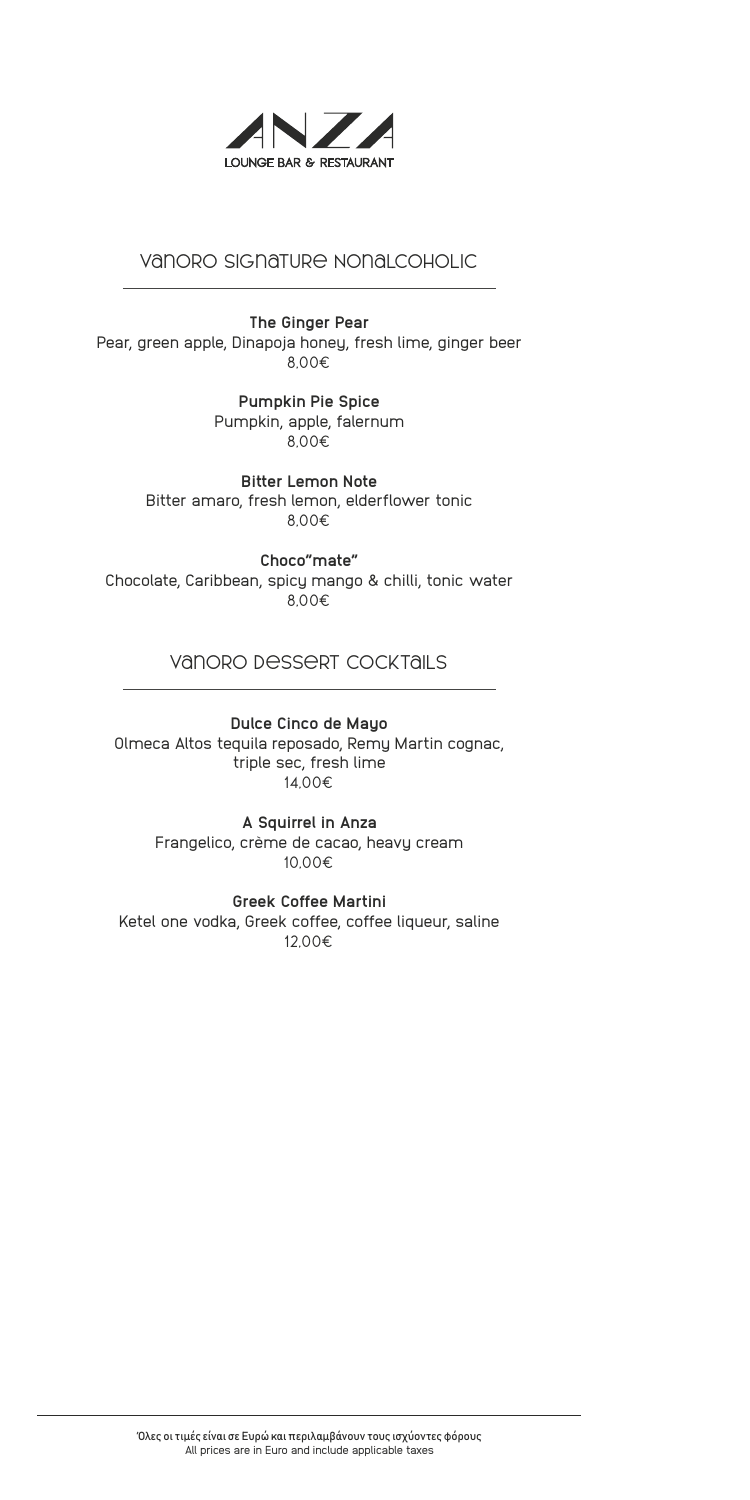

# Vanoro Vintage Cocktails

**Margarita** (sour) Tequila Blanco, Triple Sec, fresh lime 10,00€

> **Daiquiri (sweet & sour)** Light rum, fresh lime, sugar 10,00€

> > **Dry Martini** (dry) Dry gin, dry vermouth 10,00€

**Cosmopolitan** (sweet & sour) Vodka, Triple Sec, cranberry, fresh lime 10,00€

> **Caipirinha** (sweet & sour) Cachaça, fresh lime, sugar 10,00€

**Negroni** (bitter) Campari, gin, sweet vermouth 10,00€

**Mojito** (sweet & sour) Light rum, fresh lime, sugar, mint, soda 10,00€

**Manhattan** (sweet) Whiskey, sweet vermouth, bitters 10,00€

**Cuba Libre** (sour) Dark rum, fresh lime, coca cola 10,00€

**Old Fashioned** (sour) Bourbon, sugar, sugar, bitters 10,00€

**Mai Tai** (sweet & sour) Aged rum, Orange Curacao, Orgeat, fresh lime, sugar 10,00€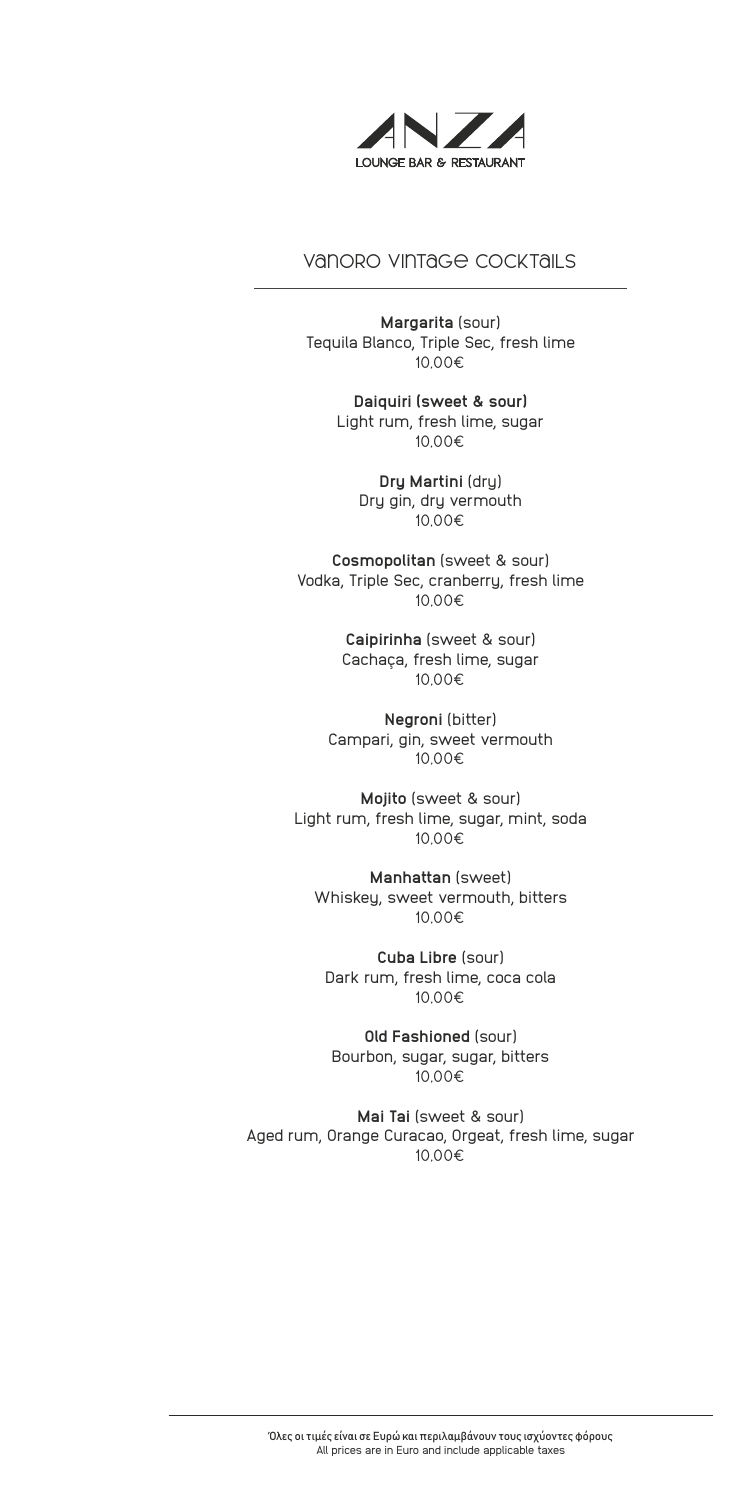

## Beers

**Alfa Retro** 6,00€

**Alfa Weiss** 7,00€

**Vergina Porfyra** 7,00€

**Vergina Free (non alcoholic)** 6,00€

> **Pilsner Urquell** 7,00€

**Budweiser Budvar** 7,00€

> **Stella Artois** 6,00€

> > **Fischer** 6,00€

**APERITIFS** 

C**rodino Aperitivo Non-Alcoholic** 6,00€

> **Cucielo Bianco** 8,00€

**Cucielo Rosso** 8,00€

**Ouzo Pitsiladi** 6,00€

**Noilly Prat Original Dry** 8,00€

**Italicus Rosolio di Bergamonto** 10,00€

> **Campari** 8,00€

> > **Aperol** 8,00€

**Ricard**

8,00€

Όλες οι τιμές είναι σε Ευρώ και περιλαμβάνουν τους ισχύοντες φόρους All prices are in Euro and include applicable taxes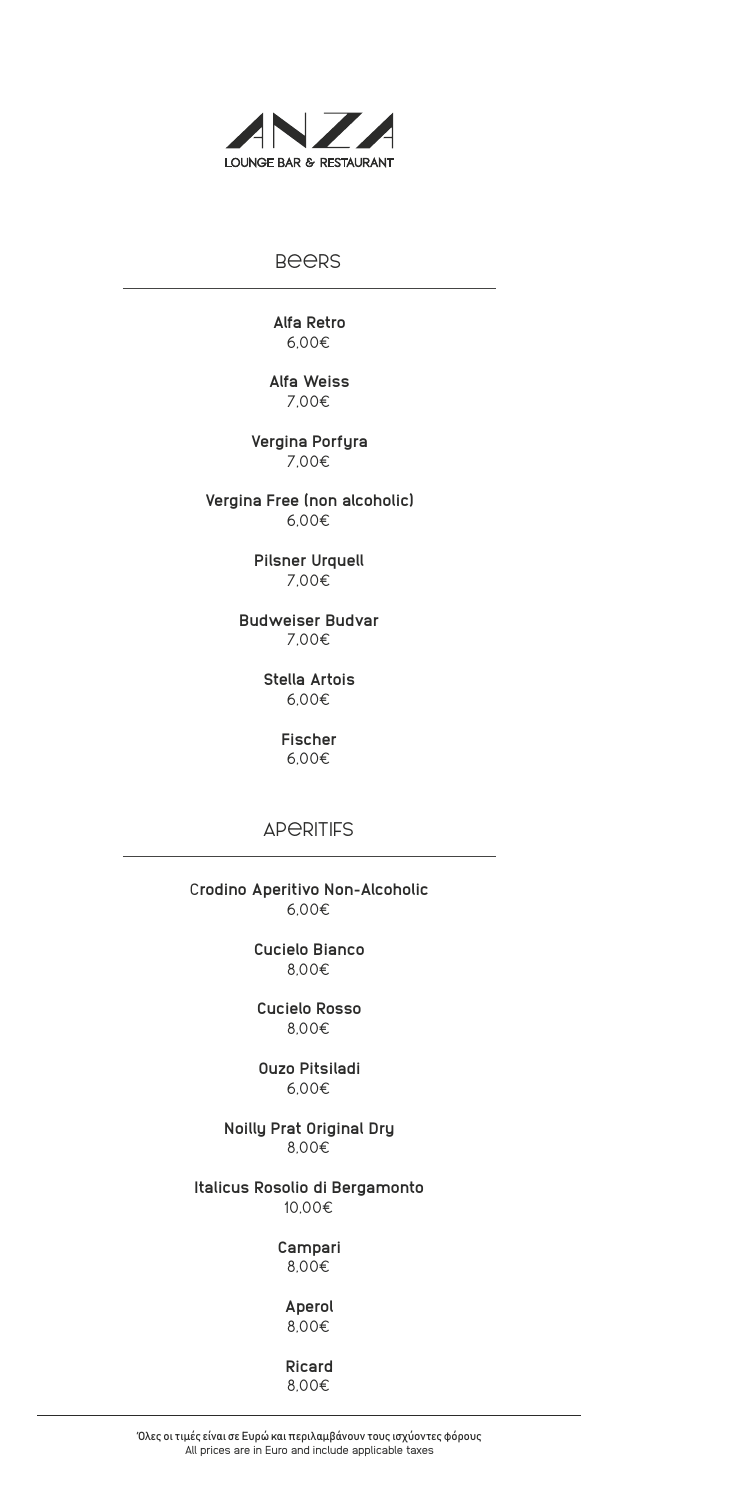

# **DIGESTIVES**

**Averna Amaro Siciliano** 8,00€

**Kleos Mastic Liqueur** 8,00€

**Tsipouro O/Purist** 8,00€

**Hefebrand 01, Lost Lake Distillery** 8,00€

**Mouhtaro, Lost Lake Distillery** 8,00€

**Limoncello Lazaris Distillery** 6,00€

> **Fernet Branca** 8,00€

#### THE GREEK MALTS

**Dark Cave, Tsililis Winery** 7,00€

**Aged Tsipouro Spyropoulos Distillery** 10,00€

**Methexis Cigar, Domaine C. Lazarides** 11,00€

**Manifesto Limited Edition, Apostolakis Distillery** 9,00€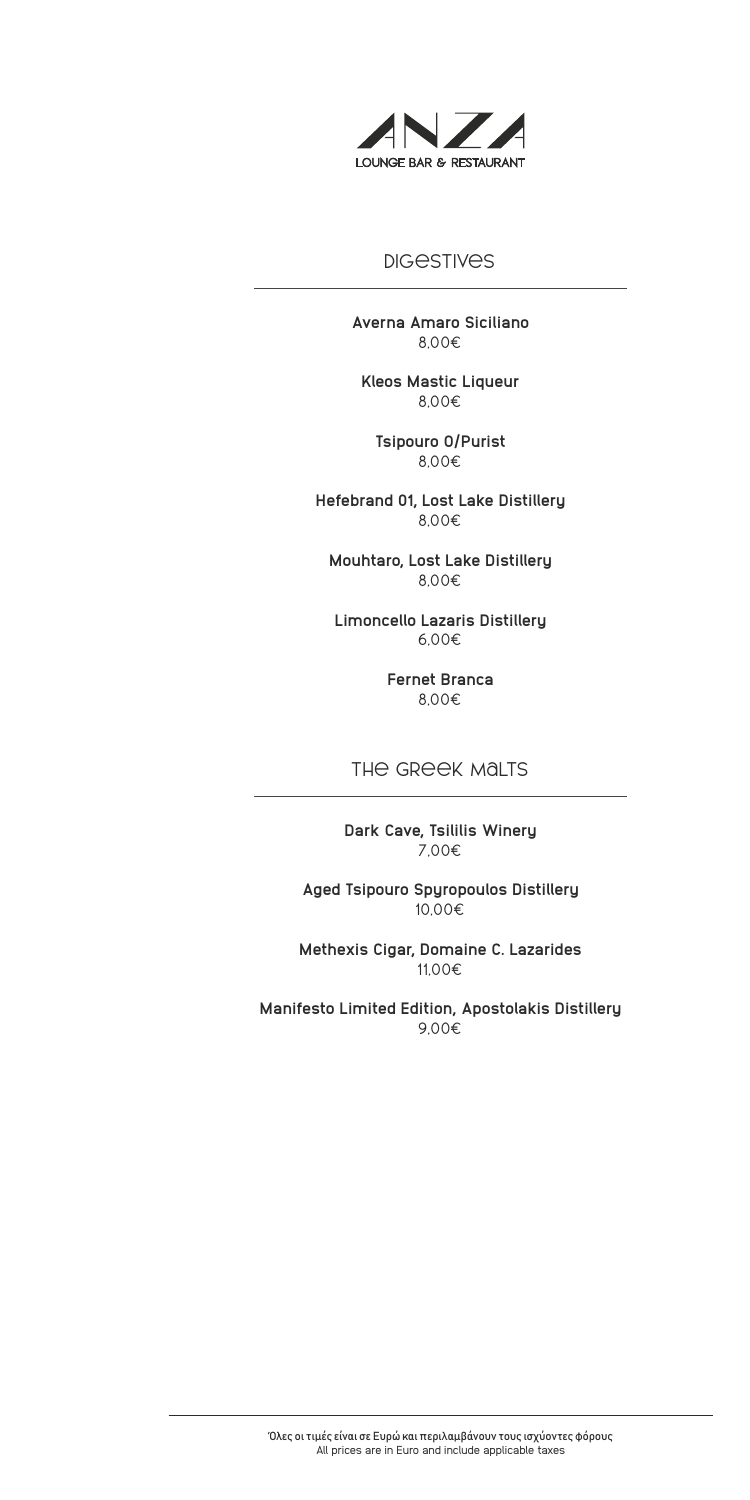

# **LIQUEURS**

**Grand Marnier Red** 8,00€

> **Frangelico** 8,00€

**Tia Maria** 8,00€

**Southern Comfort** 8,00€

> **Kahlua** 8,00€

**Amaretto Di Saronno** 8,00€

> **Cointreau**  8,00€

**Baileys**  8,00€

**Drambuie** 8,00€

Greek Liqueurs

**Dinapoja Myrtle** 7,00€

**Dinapoja Sage** 7,00€

**Dinapoja Pomegranate & Chilli** 7,00€

> **Dinapoja Citrus & Chilli** 7,00€

> > **Dinapoja Olive** 7,00€

**Dinapoja Honey** 7,00€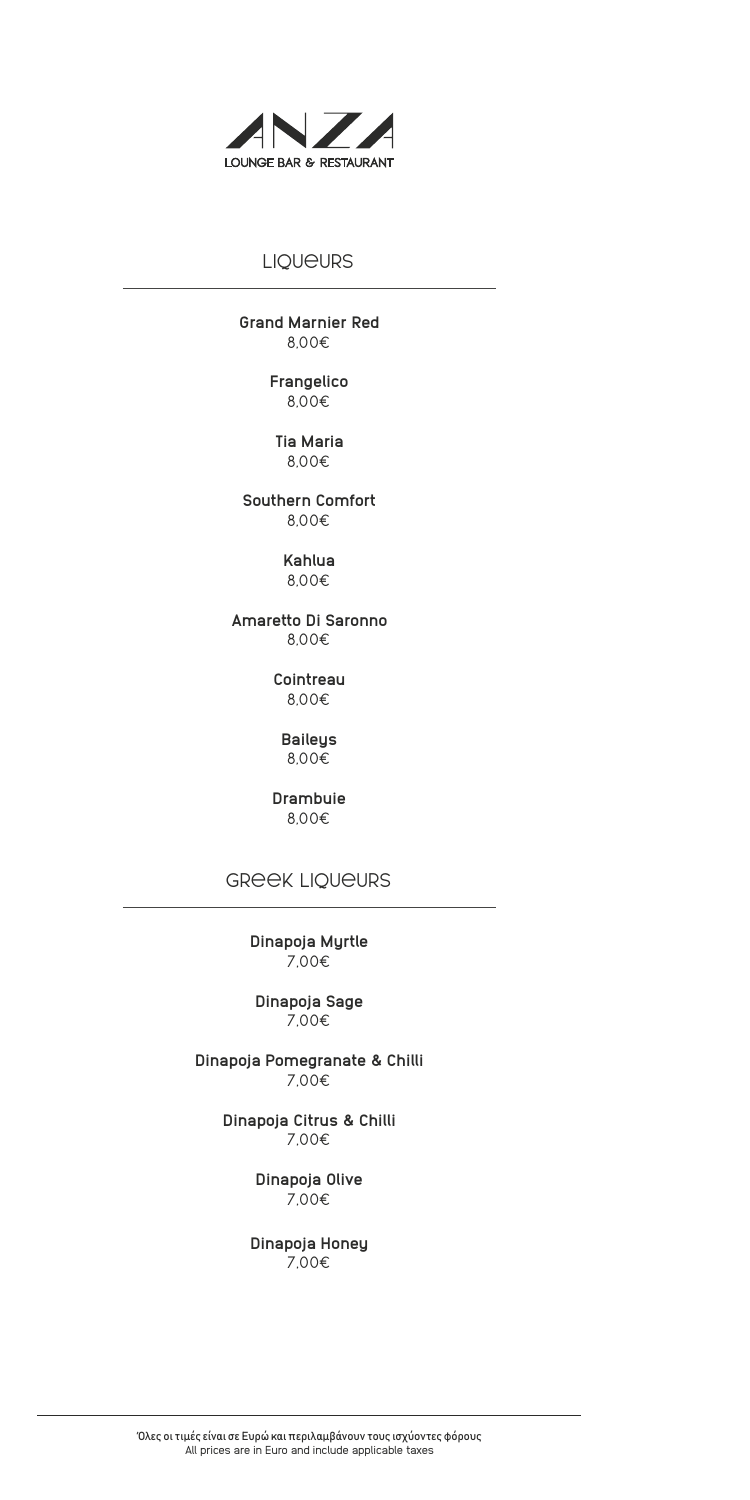

Whisk(e)y THE "KING OF SPIRITS"

### SINGLE & PURE SCOTGH MALTS

**Compass Box The Spice Tree** 15,00€

**Compass Box Oak Cross** 13,00€

> **Lagavulin 16y.o.** 16,00€

**Bunnahabhain Stiùreadair** 14,00€

**Bruichladdich The Classic Laddie** 15,00€

**The Macallan 12y.o. Double Cask** 15,00€

> **Ardbeg 10y.o.** 15,00€

**Kilchoman Machir Bay** 14,00€

**Glenrothes Makers Cut** 20,00€

**Glenfiddich Fire & Cane** 18,00€

**The Dalmore 15y.o.** 23,00€

> **Arran 10y.o.** 12,00€

**Aberlour 16y.o.** 16,00€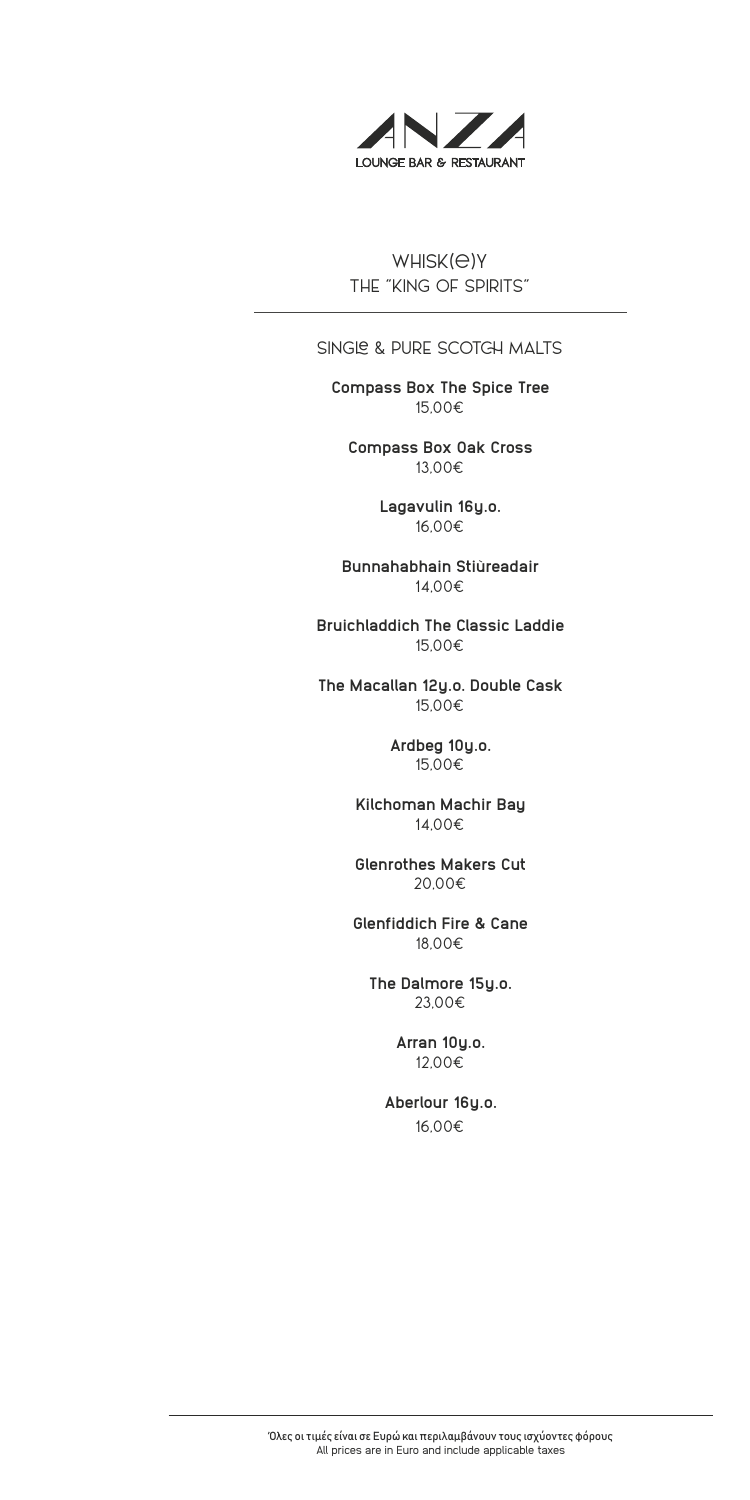

Whisk(e)y THE "KING OF SPIRITS"

## BLENDED REGULAR & PREMIUM

**Haig** 9,00€

**Haig Club Clubman** 12,00€

> **Dimple** 10,00€

#### **Chivas Regal** 10,00€

**Johnnie Walker Double Black Label** 10,00€

> **Johnnie Walker Blue Label** 30,00€

Whiskies Around the World

**Wild Turkey 101**  10,00€

**Jameson Gold Reserve**  10,00€

**Bushmills Black Bush** 10,00€

**Jack Daniels Gentleman Jack**  12,00€

> **Woodford Reserve** 12,00€

**Canadian Club Classic 12 y.o.**  10,00€

> **Nikka from the Barrel** 12,00€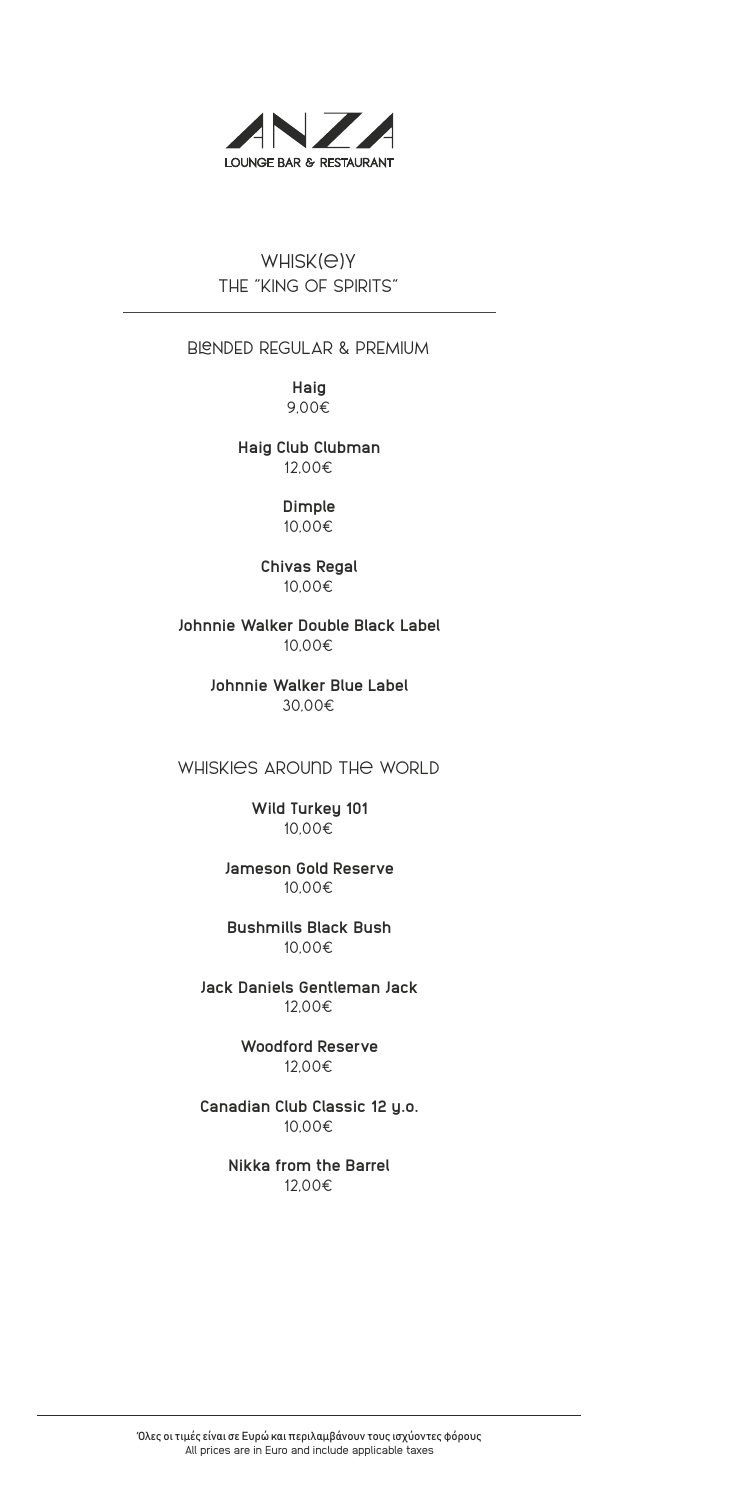

rum THE SPIRIT OF PIRATES

> **Angostura Reserva** 9,00€

**Angostura 5y.o.** 9,00€

**Angostura 1919** 12,00€

**Angostura 1824** 20,00€

**Matusalem Anejo** 9,00€

**Matusalem Grand Reserva 15**  10,00€

**Appleton Estate Reserve 21y.o.** 25,00€

> **Koko Kanu** 8,00€

**Sagatiba Cristalina Cachaca** 8,00€

> **Zacapa 23y.o.** 13,00€

**Havana Club Selección de Maestros** 13,00€

Όλες οι τιμές είναι σε Ευρώ και περιλαμβάνουν τους ισχύοντες φόρους All prices are in Euro and include applicable taxes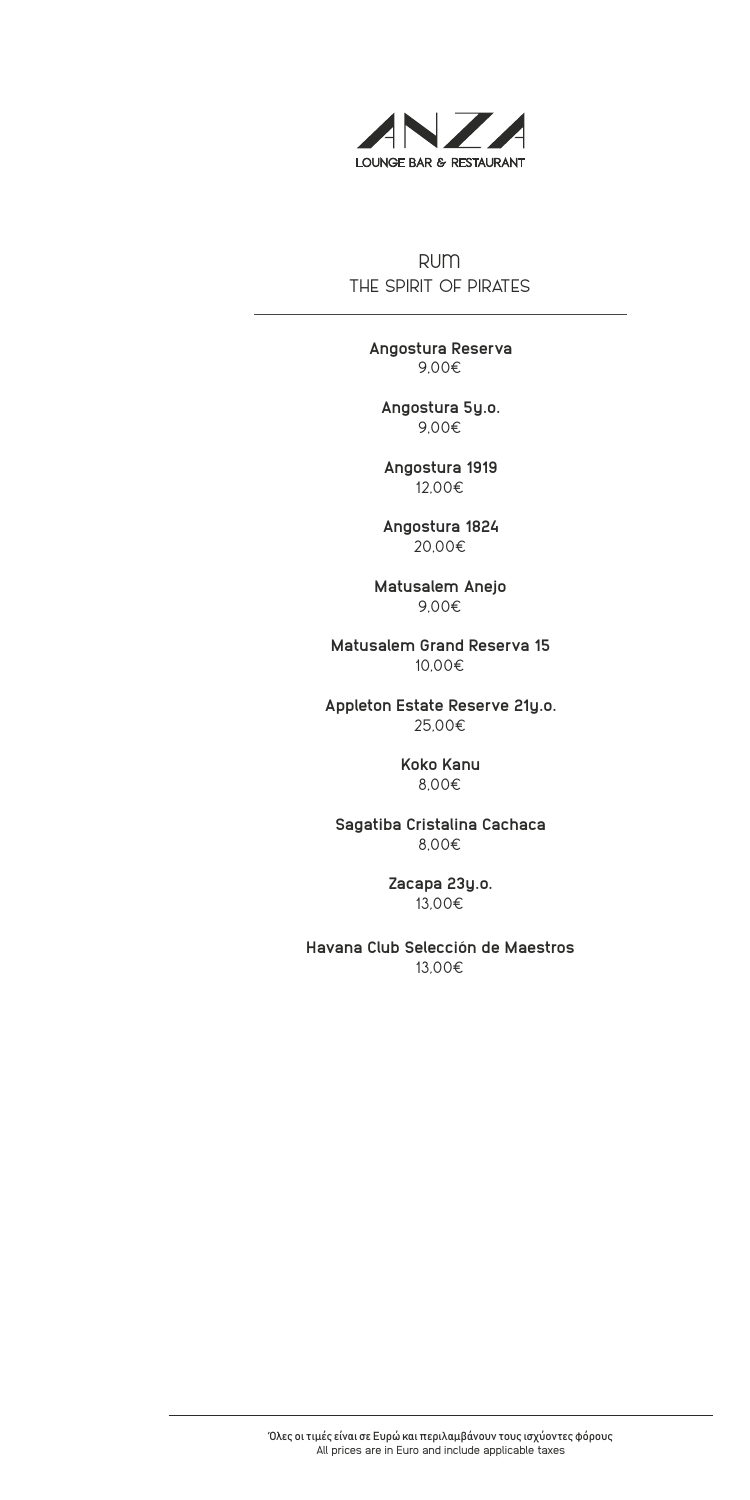

# **Tequila** WITH THE DINSTICTIVE VOICE

**1800 Silver** 10,00€

**1800 Anejo** 14,00€

**Olmeca Altos Blanco** 9,00€

**Olmeca Altos Reposado** 9,00€

**Jose Cuervo Reserva de la Familia** 30,00€

> **Casamigos Anejo** 15,00€

**Centenario Reposado** 15,00€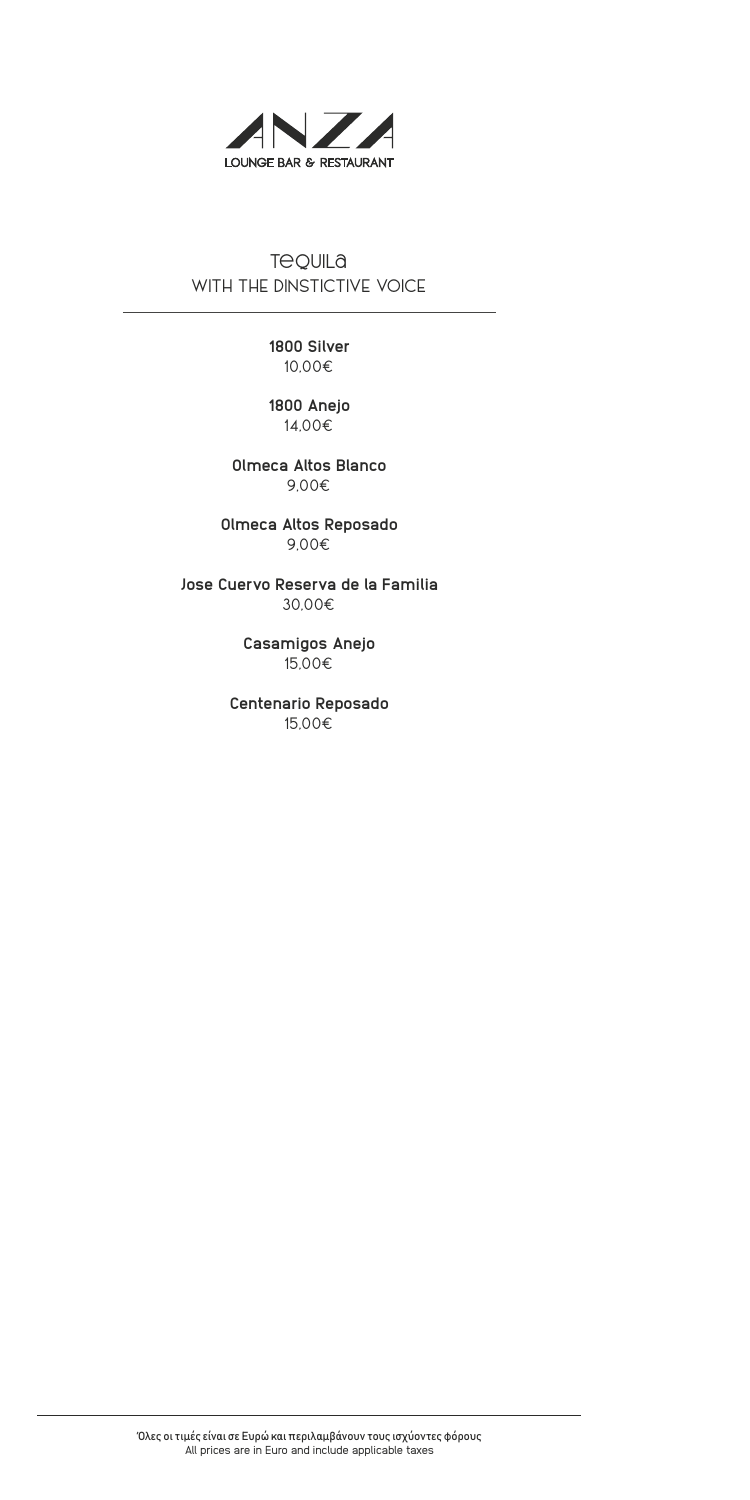

**VODKa** HISTORY IN A GLASS

> **Beluga Noble** 10,00€

**Beluga Transatlantic** 14,00€

> **Beluga Allure** 20,00€

**Beluga Gold Line** 30,00€

**Stolichnaya Elit** 14,00€

> **Belvedere** 10,00€

**Grey Goose** 10,00€

**Absolut Elyx** 12,00€

> **Ketel One** 9,00€

**U'luvka** 13,00€

**Belenkaya** 9,00€

**Snow Crab** 9,00€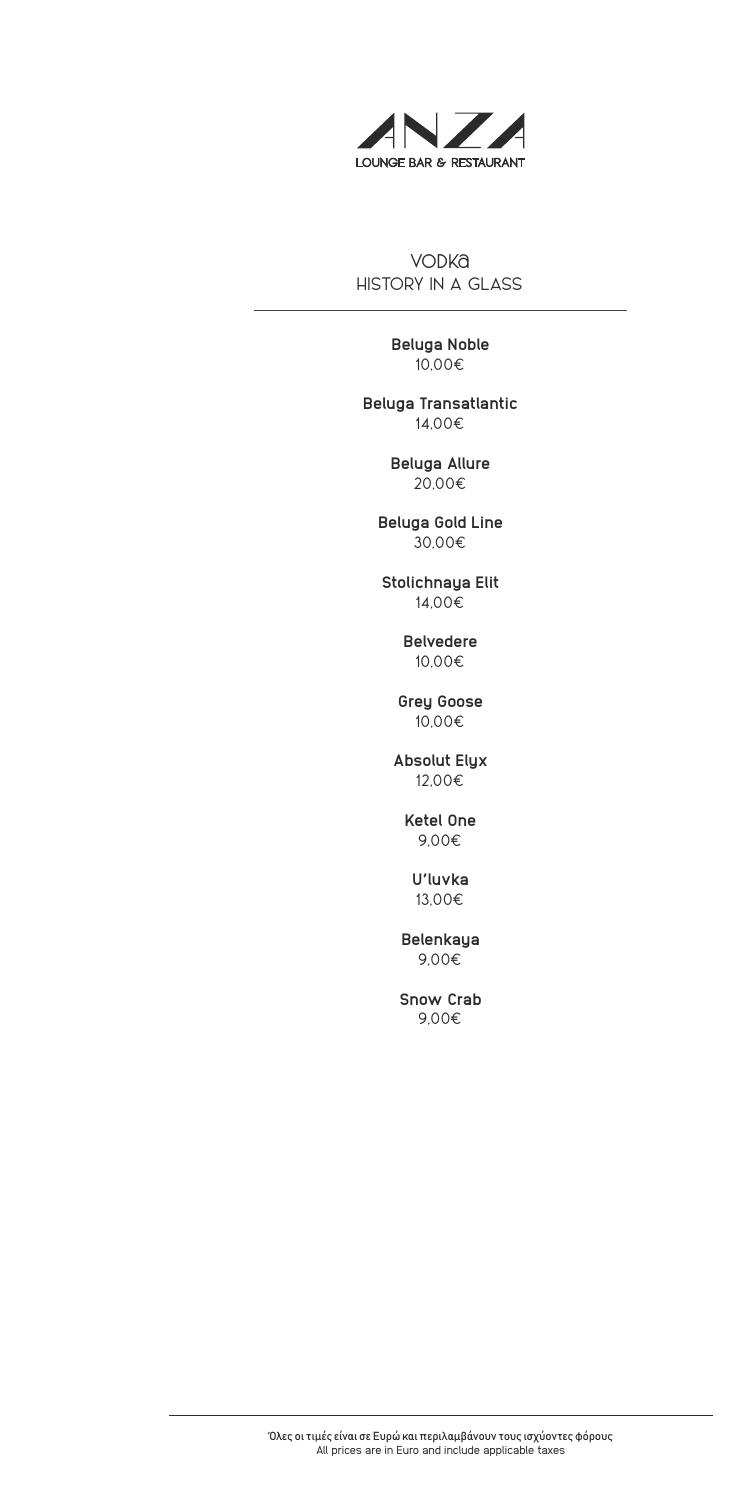

Gin THE MAGIC OF HERBS

> **Gin Mare Spain** 12,00€

**Sipsmith England** 10,00€

**Tanqueray England** 10,00€

**Beefeater 24 England** 10,00€

**Hendricks Scotland** 10,00€

**Gabriel Boudier Gin France** 9,00€

**Gabriel Boudier Saffron Gin France** 10,00€

> **Etsu Handcrafted Japan** 14,00€

> > **Grace Greece** 9,00€

**Mataroa Greece** 9,00€

**Votanikon Greece** 9,00€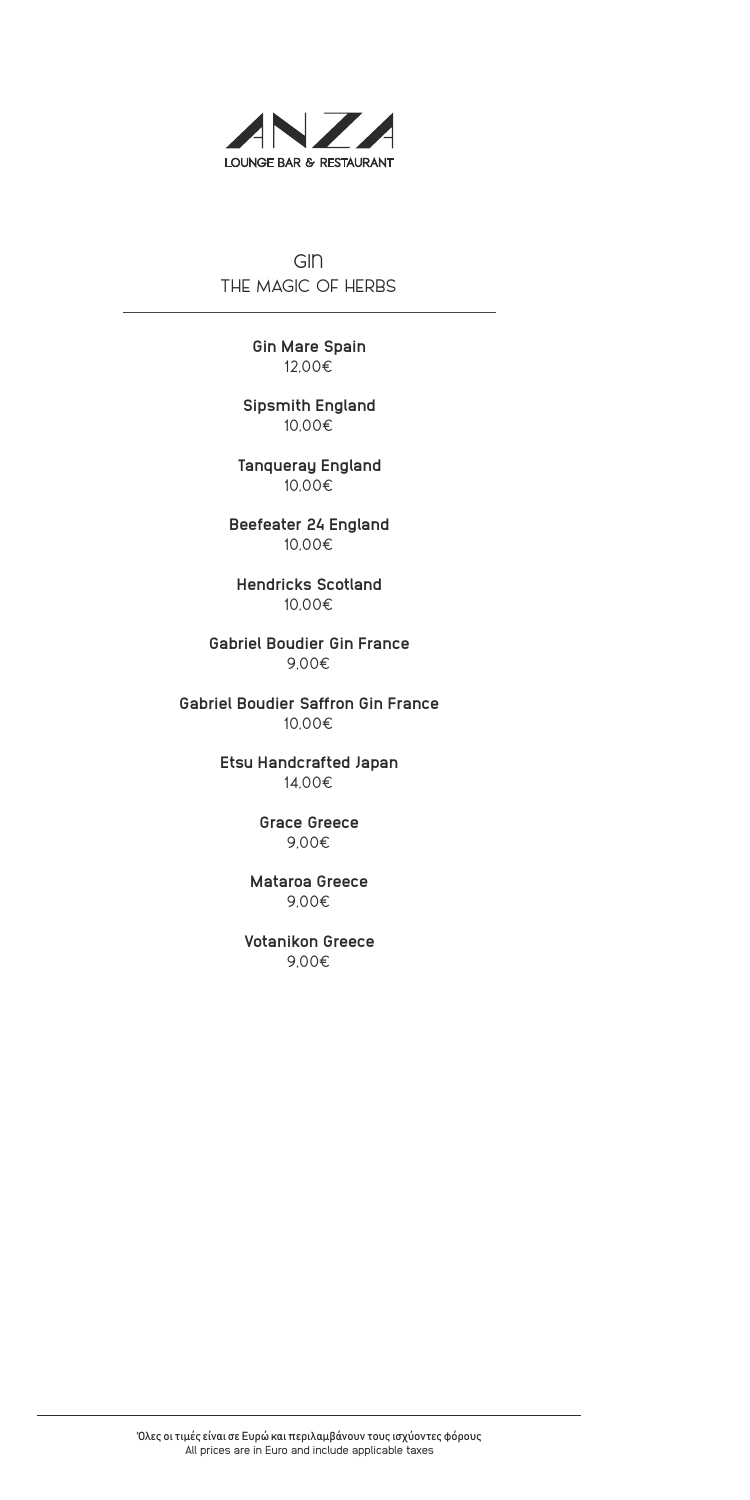

**BRANDY** THE GREEK SOUL

> **Metaxa 7\*** 8,00€

**Metaxa 12\*** 9,00€

**Metaxa Private Reserve** 15,00€

Cognac SHARE OF THE ANGELS

**Remy Martin V.S.O.P.** 12,00€

**Courvoisier V.S.O.P.** 10,00€

**Hennesy V.S.O.P.** 14,00€

**Hennesy X.O.** 25,00€

Porto, Calvados & Sherry

**Fonseca Ruby Port** 9,00€

**Père Magloire Calvados Pays d'Auge V.S.O.P.**  12,00€

> **Tio Pepe Fino Sherry** 9,00€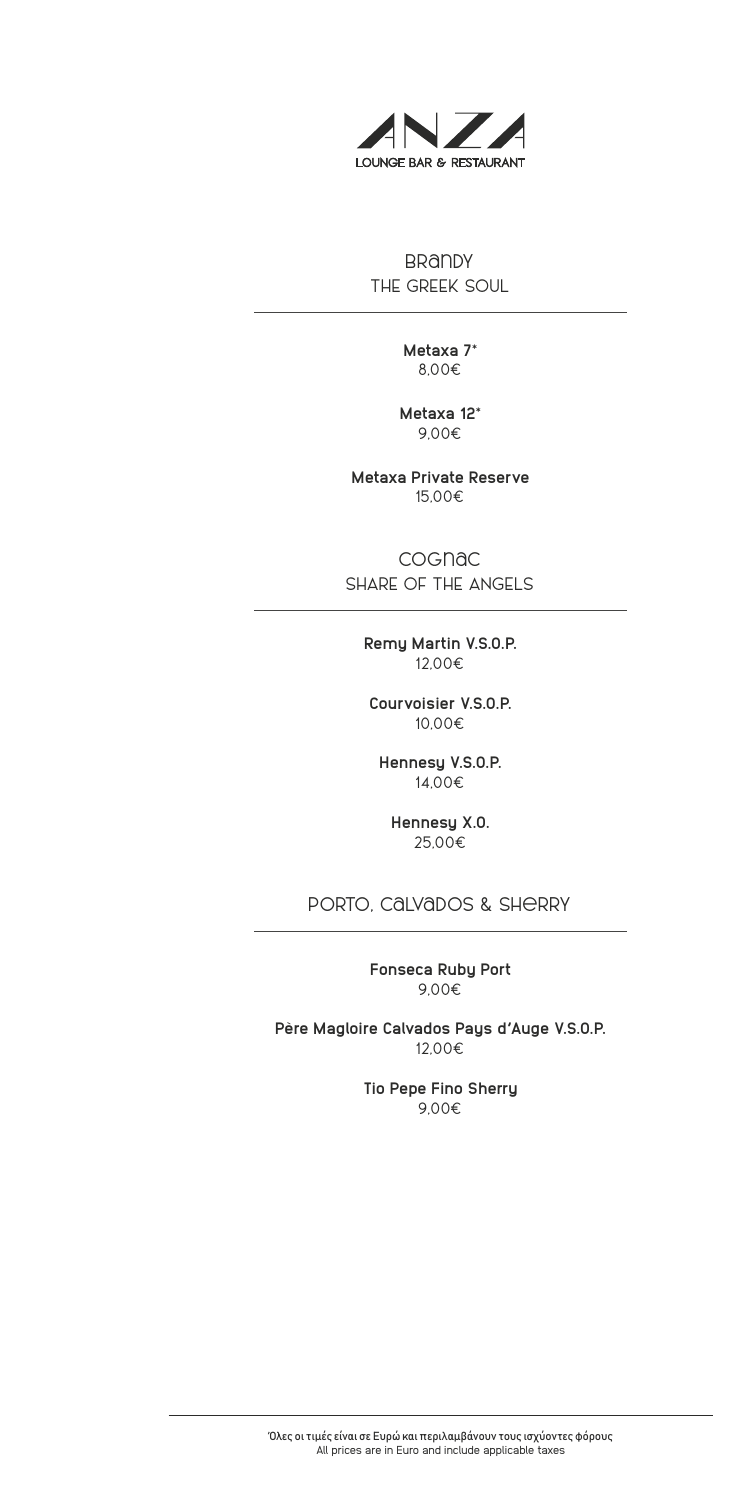

## SOFT DRINKS

**Coca Cola** 4,00€

**Coca Cola Light** 4,00€

**Coca Cola Zero** 4,00€

> **Sprite** 4,00€

**Fanta Orange** 4,00€

**Fanta Lemon** 4,00€

**Britvic Soda Water** 4,00€

**Britvic Indian Tonic Water** 4,00€

**Britvic Elderflower Tonic Water** 4,00€

> **Britvic Bitter Lemon** 4,00€

**Britvic Ginger Beer** 4,00€

Freshly Squeezed Juices

**Fresh juice of your choice** 6,00€

**Fresh Fruits Cocktail** 7,00€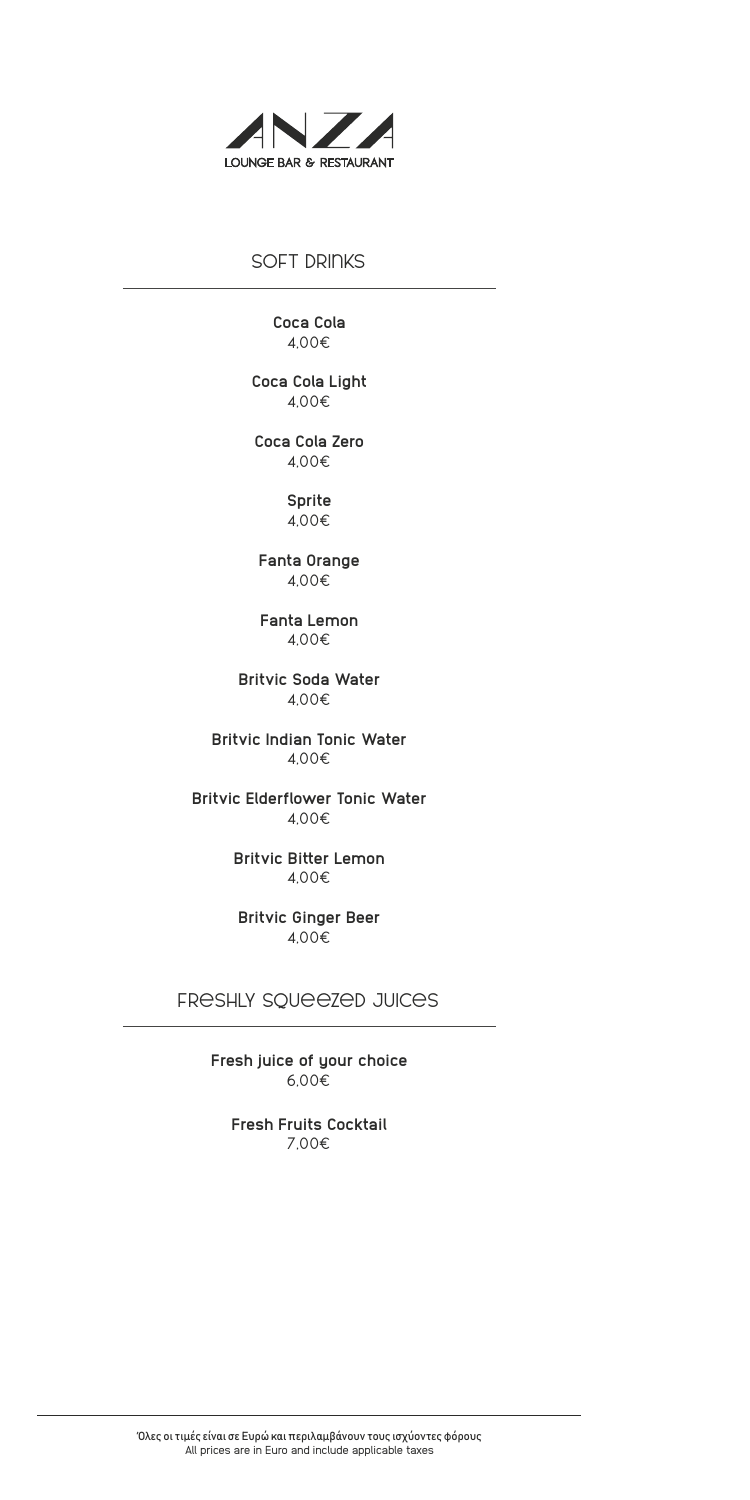

# Coffees & Chocolates

**Freddo Espresso**  4,00€

**Frappe Ice Coffee**  3,00€

**Freddo Cappuccino**  4,50€

**Classic chocolate**  4,50€

**Viennoise chocolate**  5,00€

> **Greek Coffee** 3,00€

**Filter Coffee**  4,00€

> **Espresso** 3,00€

**Double Greek Coffee**  3,50€

**Double Espresso**  4,00€

**Instant Coffee**  3,00€

**Cappuccino** 4,50€

# Vanoro Specialty Coffees

**Matcha Espresso Fusion** Matcha Tea, Milk, Espresso 5,50€

**Turmeric Coffee Latte** Turmeric, Ginger, Cinnamon, Milk, Instant Coffee 5,00€

> **Reishi Mushroom Coffee** 6,00€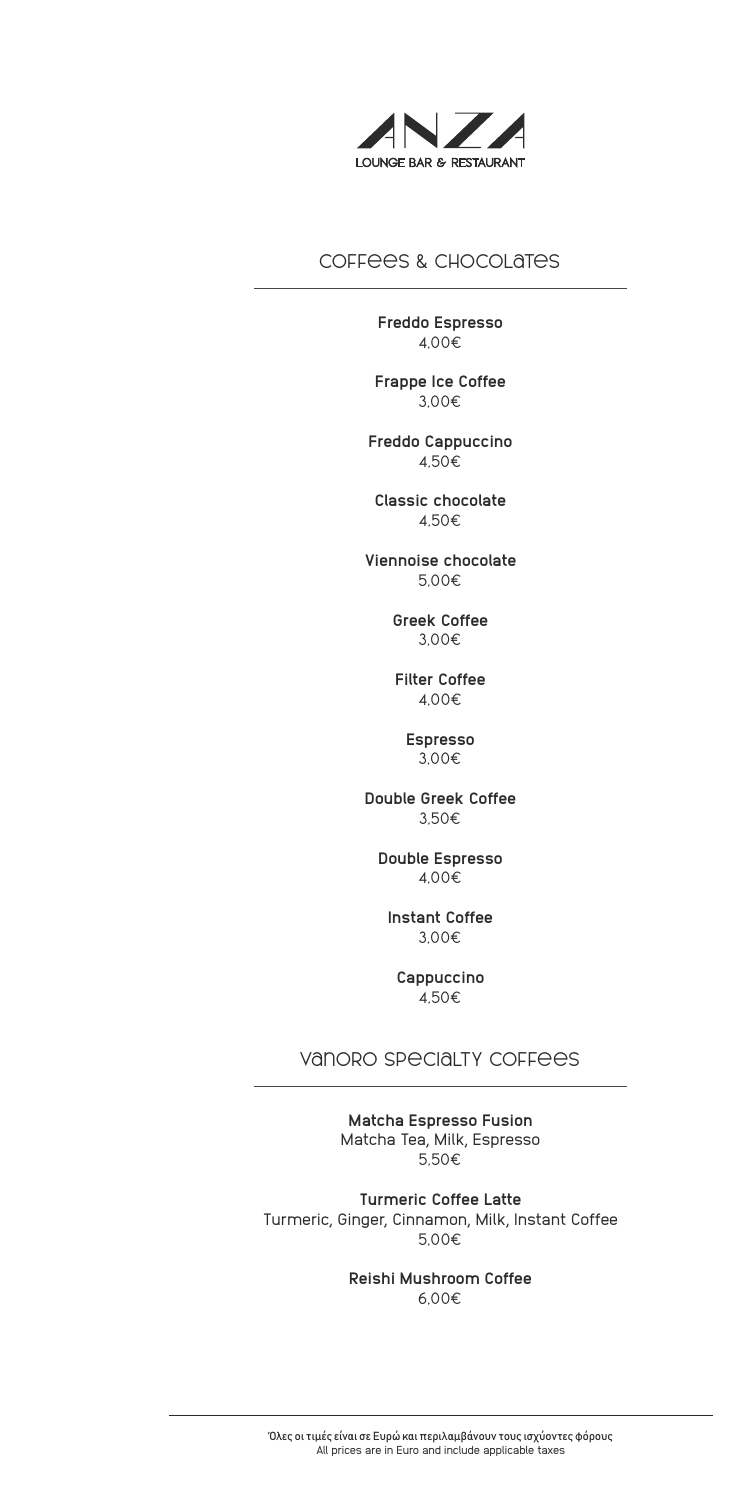

# Selection of organic Greek Tea BY TEA ROUTE

**Natural English Breakfast** Black Tea 5,00€

**Very Early Grey** Black Tea with Bergamot Flavor 5,00€

> **Green Dream**  Sencha Asamushi 5,00€

**Charming Camomile** Chamomile, Orange Peel, Orange Blossom 5,00€

**Spice of Life** Ginger, Lemongrass, mint, Liquorice, Lemon Peel, Lemon Myrtle 5,00€

> **Mindful Mint** Mint, Spearmint, Peppermint 5,00€

selection of organic tea BY RONNEFELDT

> **Natural English Breakfast** Black Tea 4,00€

**Very Early Grey** Black Tea with Bergamot Flavor 4,00€

> **Green Dream** Sencha Asamushi 4,00€

**Charming Camomile** Chamomile, Orange Peel, Orange Blossom 4,00€

**Spice of Life** Ginger, Lemongrass, mint, Liquorice, Lemon Peel, Lemon Myrtle 4,00€

**Mindful Mint** Mint, Spearmint, Peppermint 4,00€

Όλες οι τιμές είναι σε Ευρώ και περιλαμβάνουν τους ισχύοντες φόρους All prices are in Euro and include applicable taxes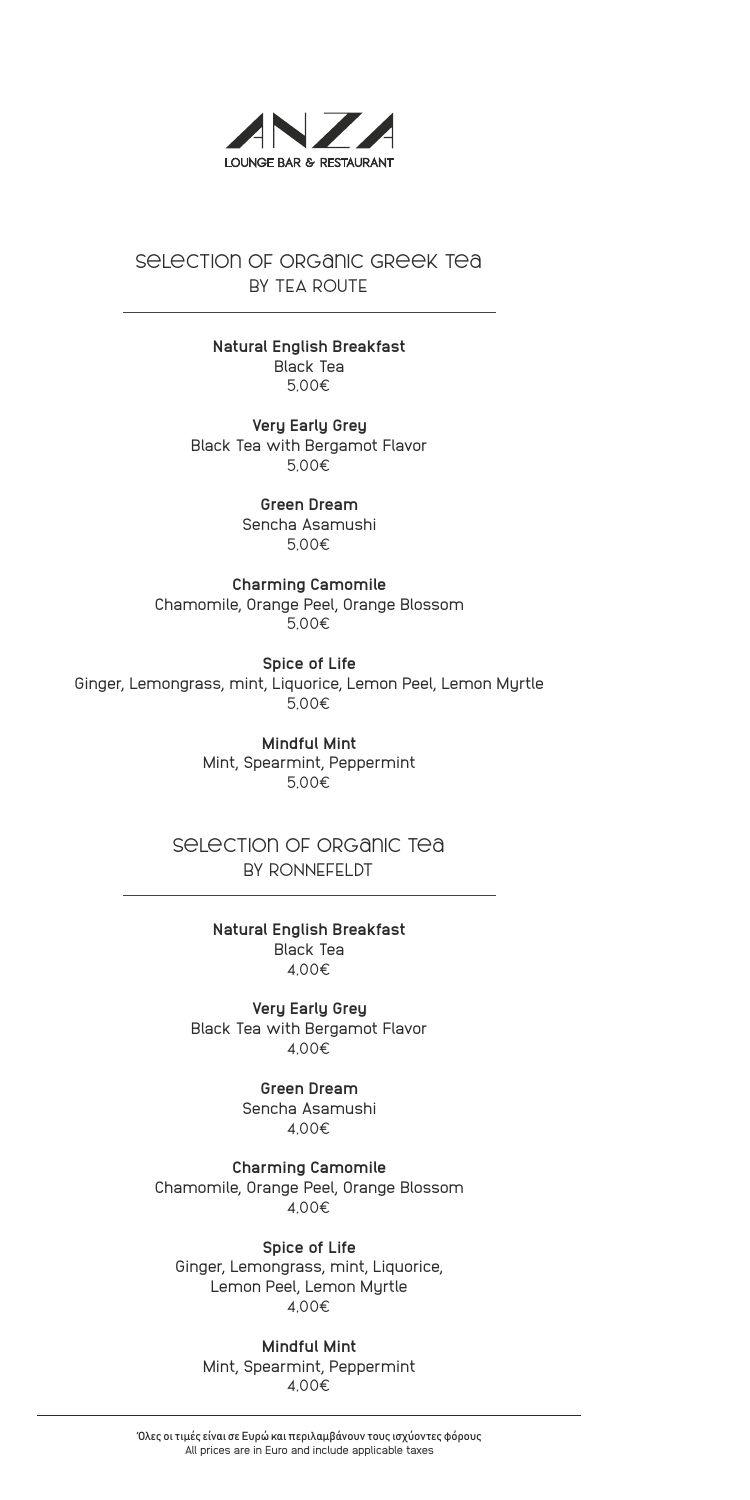

# Iced Teas BY TEA ROUTE

**Lemon & Bergamot** 4,00€

> **Peach** 4,00€

**Matcha Fitness 0%** Matcha, Sage, Spearmint, Lime, Stevia 4,00€

**Matcha Energy 0%** Matcha, Guarana, Mate, Ginger, Pomegranate, Stevia 4,00€

#### **WaTeR**

**Evian 750ml**  6,00€

**Theoni 1000ml** 3,00€

**Xino Nero Sparkling 1000ml**  4,00€

**San Pelegrino Sparkling 750ml** 5,50€